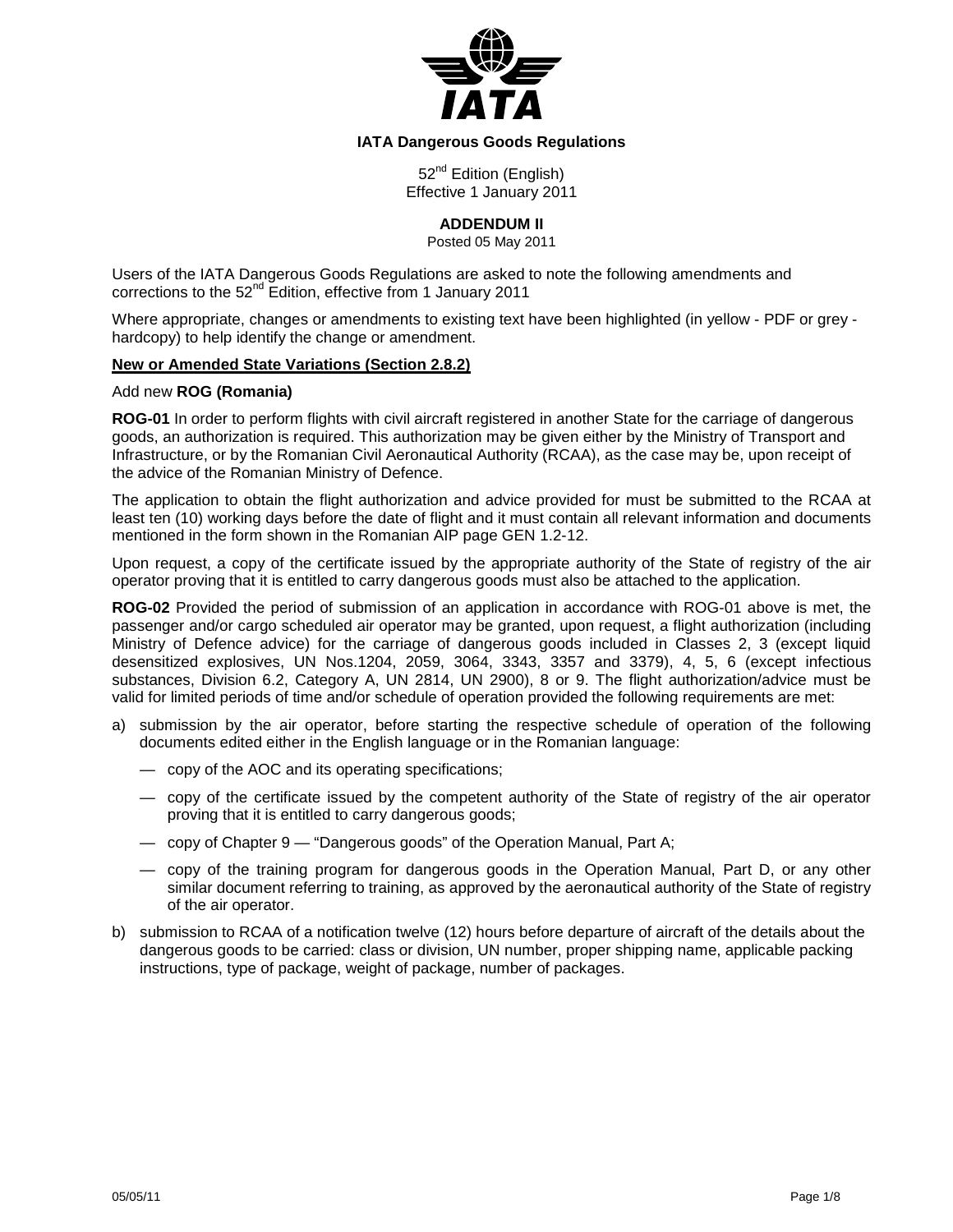

**ROG-03** Civil aircraft involved in the carriage of dangerous goods that are forbidden for air transport under normal circumstances, in accordance with these Regulations, are not allowed to perform flights within the Romanian air space.

Waivers from the provisions may be granted by the Romanian Civil Aeronautical Authority only if the respective transport is justified by a major public interest. Such a waiver must be granted with the approval of the Minister of Transport and Infrastructure.

**ROG-04** In case the consignment contains radioactive materials, the air operator must provide to the Romanian Civil Aeronautical Authority a copy of the authorization issued by the National Commission for the Control of Nuclear Activities (CNCAN).

The contact information of the National Commission for the Control of Nuclear Activity is as follows:

B-dul. Libertatii, Nr. 14, Sector 5 Bucuresti ROMANIA Tel: + 40 21 316 05 72 Fax: + 40 21 317 38 87

## **New or Amended Operator Variations (Section 2.8.4)**

### Amend **5X (UPS)**

Amend 5X-02 as shown:

**5X-02** Shipments of Dangerous Goods in the UPS Small Package service including shipments of Excepted Quantities, and Biological Substances, Category B, will be accepted by contract only. When shipping packages requiring an IATA Shipper's Declaration for Dangerous Goods, combination packagings must be used and packages must not exceed 30 kg gross weight. When applicable, not more than three compatible different dangerous goods may be contained in one outer package (5.0.2.11). Other than specifically approved shipments of dangerous goods in Excepted Quantities, the following classes/divisions of Dangerous Goods are prohibited from UPS international small package service:

- Class 1 (Explosives)
- Division 2.3 (Toxic Gas)
- Division 4.2 (Spontaneously Combustible)
- Division 4.3 (Dangerous When Wet)
- Division 5.1 (Oxidizer)
- Division 5.2 (Organic Peroxide)
- Division 6.1 Substances requiring a "Toxic" label
- Division 6.2 (Infections Substances, Category A)
- Class 7 Substances requiring a "Radioactive" White-I, Yellow-II, Yellow-III, or Fissile label. Radioactive Materials, Excepted Package shipments are also prohibited.

## • Class 9 - Miscellaneous

 Shipments of UN2807, Magnetized material which conform to Packing Instruction 953 can be shipped only to, from, and within the countries identified on the following link: <http://www.ups.com/content/us/en/resources/ship/idg/information/acl.html> Additionally, such shipments must be labelled in accordance with Packing Instruction 953 and documented in one of two ways: Identified as "Magnetized material" in a Package Reference field on the UPS Shipping Label, or

- Accompanied by a written document, affixed to the outside of the package, identifying the
- contents as "Magnetized material."

## **(see 1.3.2, 8.1.6.9.1 and 10.8.3.9.1)**

Amend 5X-06 as shown:

**5X-06** To maintain compliance with **the editorial note in** USG-18, for the following listed materials, UPS requires all packages to comply with the U.S. DOT packaging requirements contained in 49 CFR 173.302(f)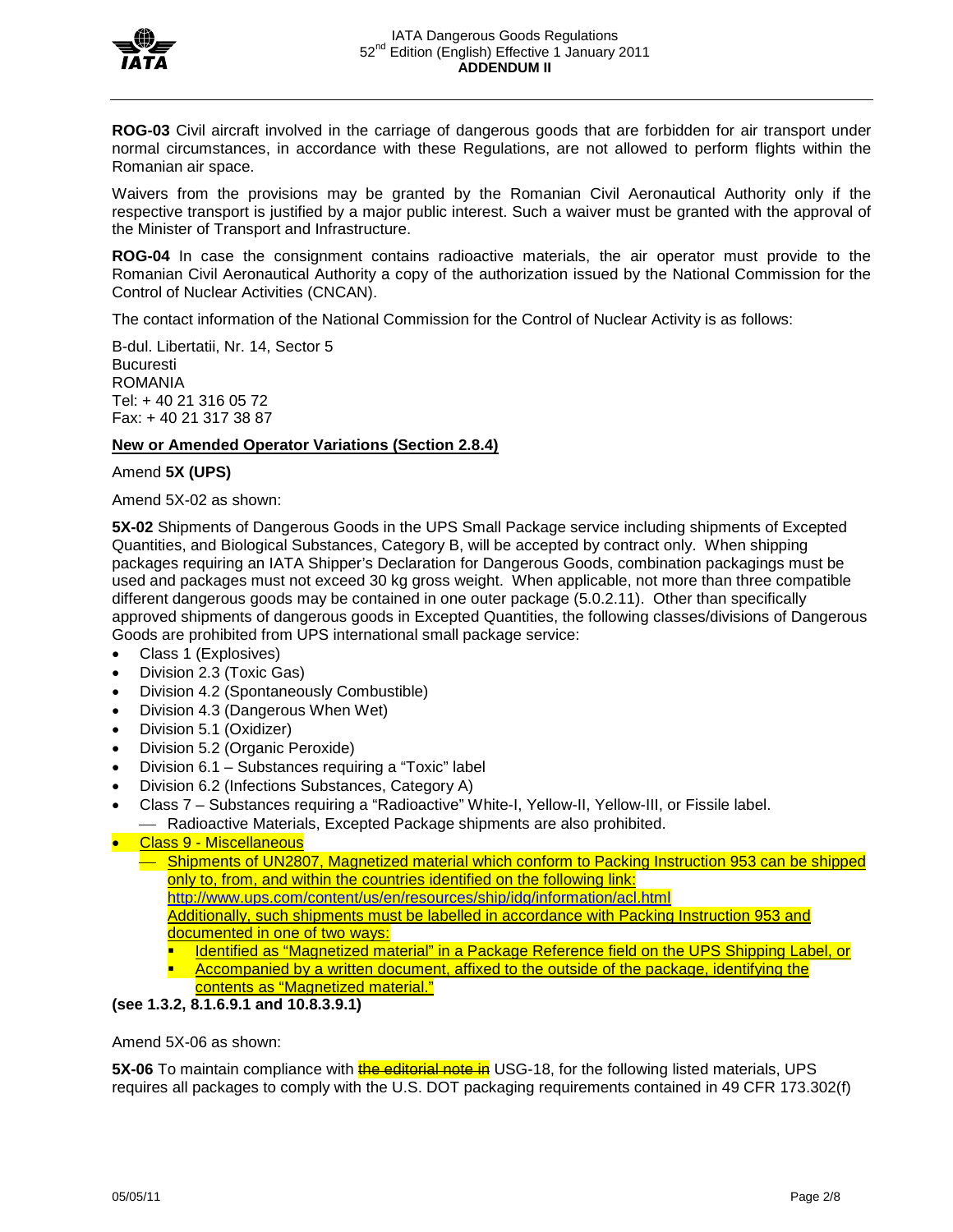

and 173.304(f). Such packagings must be marked with the text "DOT31FP" on the outer package. Affected entries are:

- UN 1070 Nitrous oxide
- UN 1072 Oxygen, compressed
- UN 2451 Nitrogen trifluoride

UN 3156 – Compressed gas, oxidizing, n.o.s.

- UN 3157 Liquefied gas, oxidizing, n.o.s.
- UN 3356 Oxygen generator, chemical
- Carbon dioxide and oxygen mixture, compressed

Amend 5X-07 as shown:

**5X-07** The following limitations apply to the commodities identified here:

- Shipments of UN 3077, Environmentally hazardous substance, solid, n.o.s., will not be accepted when contained in Intermediate Bulk Containers (IBCs) in any UPS air services (including UPS Small Package, UPS Freight Air Services Freight or UPS Air Cargo services).
- Shipments of UN2807, Magnetized materials, for which the magnetic field strength exceeds 0.00525 gauss when measured at 4.6 meters from any surface of the package are not accepted in UPS services (including UPS Small Package; UPS Freight Air Services; or UPS Air Cargo services).
- Shipments of refurbished lithium batteries, or refurbished lithium batteries packed with or contained in equipment are not accepted unless specifically approved by the UPS Air Dangerous Goods Department (SDF).
- Shipments of UN3245, Genetically Modified organisms or Genetically modified micro-organisms with an origin and/or destination outside the U.S. will be considered on a case-by-case basis, subject to the requirements of UPS International Special Commodity program.

### Amend **BA (British Airways)**

Add new

**BA-07** UN3356 Oxygen generators, chemical are forbidden from carriage on BA aircraft.

### Amend **CI (China Airlines)**

Amend CI-01 as shown:

**CI-01** Any consignment of The following dangerous goods as shown in Subsection 4.2 of these Regulations, with the exception of Class 9 and AOG (excluding Oxygen Generators, chemical), will not be accepted for carriage on China Airlines' on its international passenger flights and domestic flights:

Class 1 to Class 8

2. fully regulated lithium ion batteries (Class 9) as per Section I of PI 965-967 (RLI)

3. fully regulated lithium metal batteries (Class 9) as per Section I of PI 968-970 (RLM)

*Note:*

*Above prohibitions do not apply to CI company material.*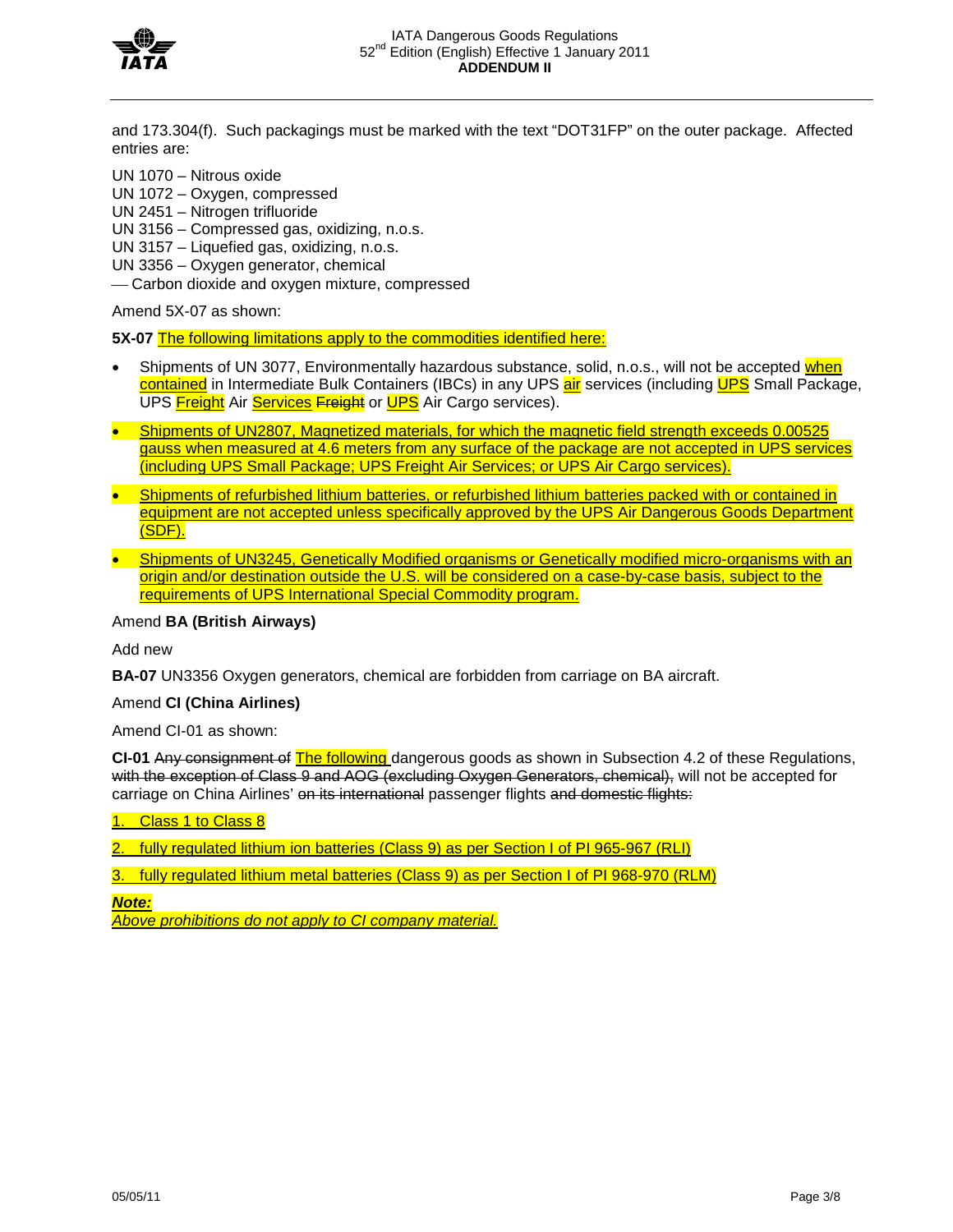

## Add new CI-06:

**CI-06** Radioactive Materials other than "Radioactive material, excepted package" are prohibited when to or through Taiwan without prior approval by Taiwan authorities.

A request for approval must be addressed to Atomic Energy Council/Taiwan by shipper 7 days prior to flight departs from the State of origin:

Atomic Energy Council 80, Section 1, Chenggong Road Yonghe District New Taipei City 23452 Taiwan R.O.C TEL: +886-2-82317919 ext 2179 / 2187 FAX: +886-2-82317829

Add new CI-07:

**CI-07** Dangerous goods offered for transport under State exemptions or approvals (e.g. as required by Special Provision A1, A2, A106, etc.) will not be accepted for carriage.

## Amend **CO (Continental Airlines)**

Replace all existing CO variations with the following:

**CO-01** All liquid dangerous goods in all classes and divisions must be packed in combination packaging. Single packaging is not allowed. An overpack, by definition, is not a combination packaging. (See definitions in Appendix A) (See 5.0.2.14).

**CO-02** All international and domestic shipments of dangerous goods requiring a DGD, including inter-line shipments, Dangerous goods in Excepted Quantities and COMAT parts and supplies, as defined by these Regulations, must be booked. U.S and Canadian locations must contact the Continental Airlines' Customer Service Centre for reservations (281-553-5050 or 1-800-421-2456) (Sita address: IAHFCCO). Asia/Pacific locations must be booked via the Asia/Pacific Customer Service Center (Sita address: GUMFSCO, GUMFXCO and GUMFFCO) (671-645-8570) (see 1.3.2). International locations must call the local cargo station (see 1.3.2 and 9.1.2).

**CO-03** The carriage of Carbon dioxide, solid (Dry ice), UN1845 will be limited to the following established limits:

• Continental Express and Connection Partners will be limited to:

 $\div$  2.5 kg net weight per package

 $\rightarrow$  35 kg net weight per aircraft

*(The above limits only apply to those carriers that accept UN 1845 as cargo and QUICKPAK) Note: All shipments containing Carbon dioxide, solid (Dry ice), UN 1845, must have a Class 9 label affixed to each package. (See figure 7.3.18)).*

Amend **CS (Continental Micronesia)**

Delete all CS variations.

Amend **KZ (Nippon Cargo Airlines)**

Amend KZ-03 as follows:

**KZ-03** Not used. For packagings containing liquid dangerous goods, sufficient ullage must be left in the packaging as described in 5.0.2.8.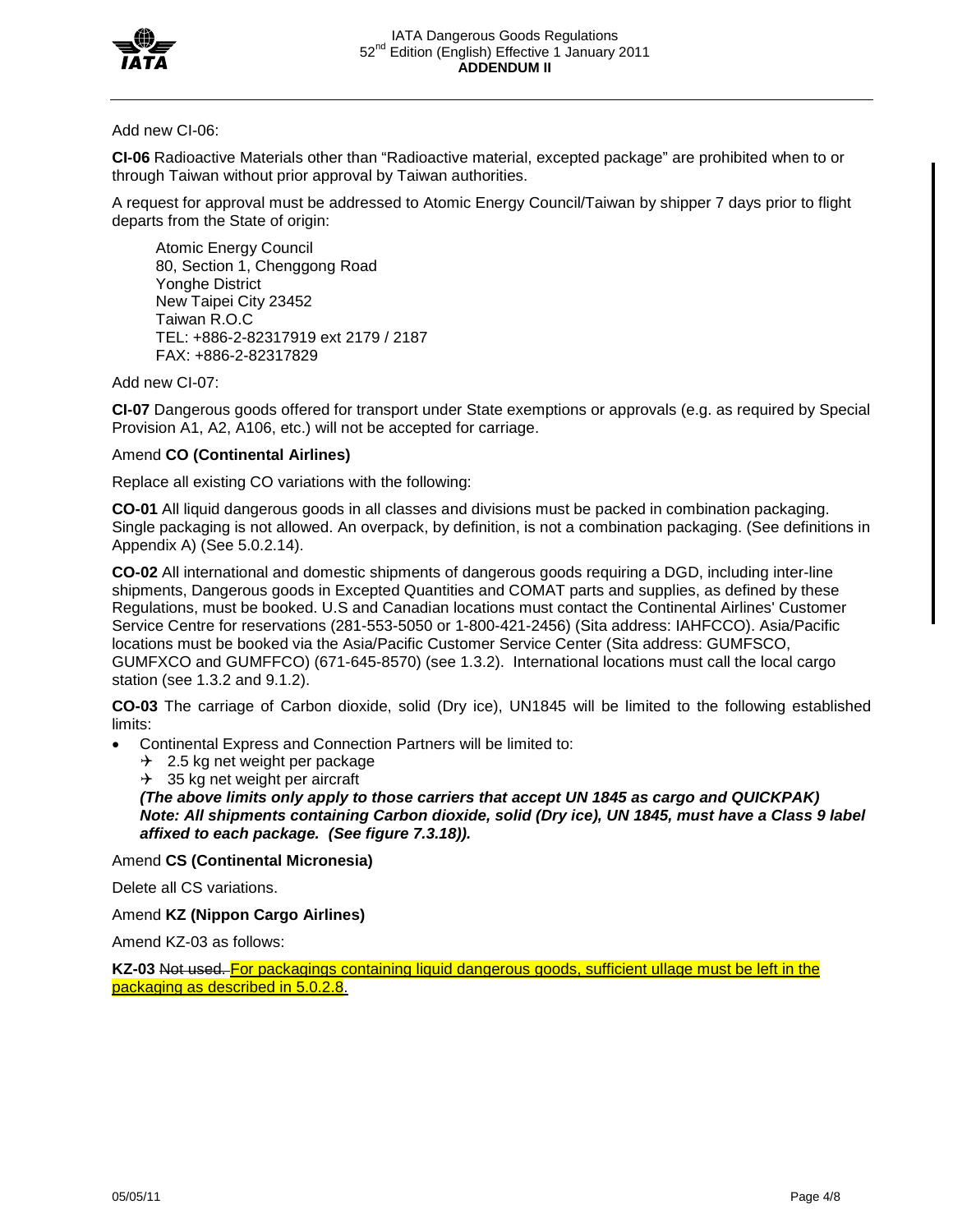

Amend KZ-07 as follows:

KZ-07 The following metal packagings without overpack are not acceptable for single and combination packaging:

- 1A1/1A2/1B1/1B2/1N1/1N2
- 3A1/3A2/3B1/3B2

## These packagings must be overpacked to protect the top and bottom of the packaging.

## Amend **NH (All Nippon Airways)**

Amend NH-04:

**NH-04** Not used.

Add New **RO (TAROM Airlines)**

**RO-01** Class 7 Radioactive material of any kind will not be accepted for carriage.

## Amend **US (US Airways)**

Amend US-01 as follows:

**US-01** US Airways will not accept shipments for carriage which contain articles and substances listed in these Regulations and/or DOT Hazardous Materials Regulations and revisions thereto, except for the following:

- Articles and substances listed as not restricted or non-regulated in said regulations;
- Carbon dioxide, solid (dry ice) in individual packages with 5.5 pounds per package/2.5 kilos or less cooling non-restricted contents;
- Envirotainer unit load device equipment with dry ice cooling non-restricted contents;
- Class 9 Dangerous Goods, with the exception of the following which will not be accepted for transportation UN 2807, **Magnetized Material**; UN 2211, **Polymeric beads, expandable**; UN 3082, **Environmentally hazardous substance, liquid, n.o.s.**; UN 3077, **Environmentally hazardous substance, solid, n.o.s.**; UN 3480, **Lithium ion batteries**; UN 3481, Lithium ion batteries contained in, or packed with equipment; UN 3090, **Lithium metal batteries**; and UN 3091, Lithium metal batteries contained in, or packed with equipment;
- UN3373 **Biological substance, Category B**;
- US Airways company material transported as aircraft replacement items.

Add new:

**US-02** Dangerous goods will not be accepted for carriage on US Airways Express.

# Amend **UX (Air Europa)**

Amend UX-02 as follows:

UX-02 Dangerous goods in limited quantities ("Y" packing instructions) will not be accepted for carriage, except for ID 8000, **Consumer commodity**, COMAT, AOG, aircraft parts and supplies will not be accepted for carriage (see Subsection 2.7 and all "Y" packing instructions).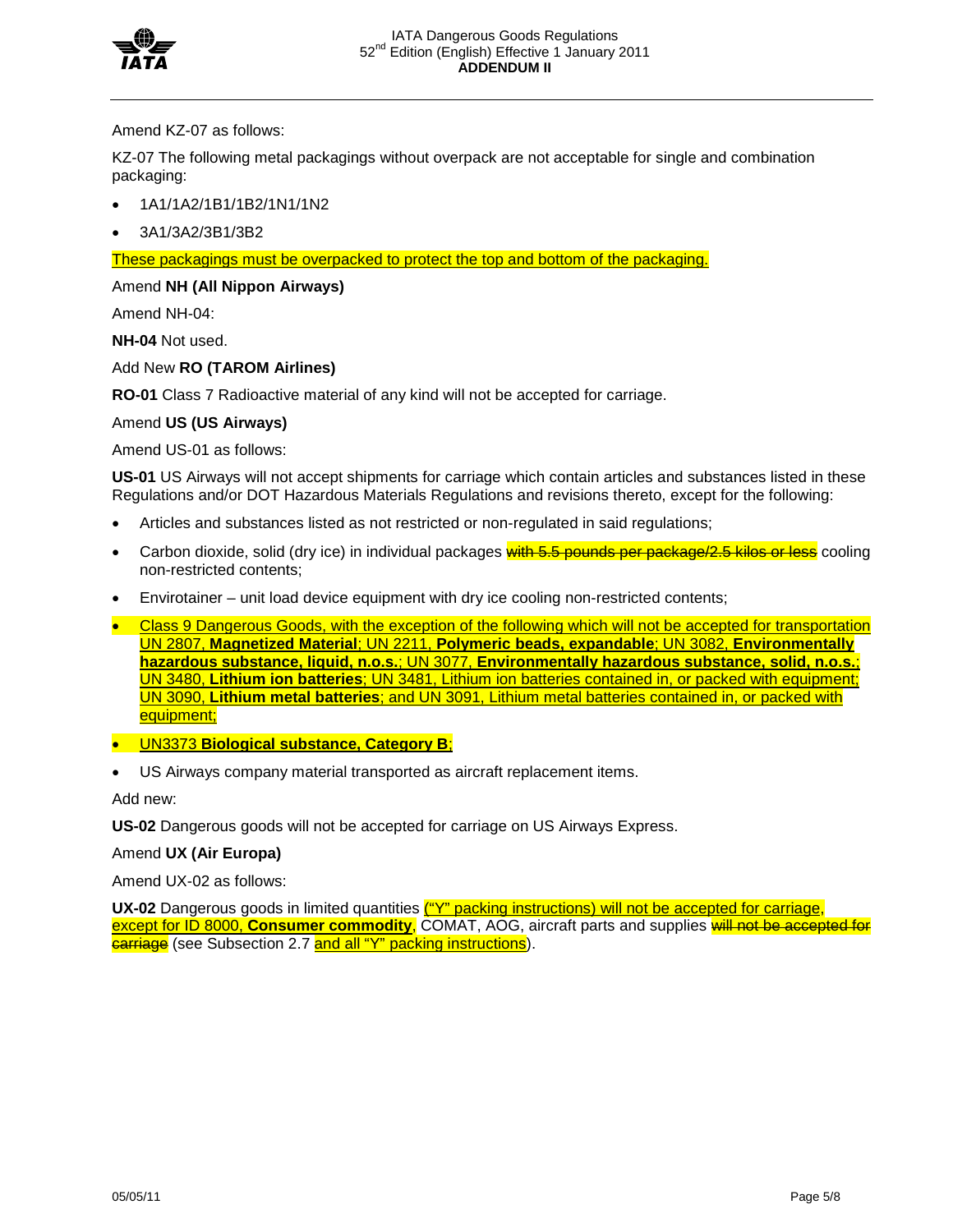

# **Section 4**

| Table 4.2: Revise the entries as shown: |  |
|-----------------------------------------|--|
|                                         |  |

|                  |                                                         |                       |                          |        |                                  | Passenger and Cargo Aircraft |                      |             |                        | Cargo Aircraft<br>Only |                    |                    |                    |
|------------------|---------------------------------------------------------|-----------------------|--------------------------|--------|----------------------------------|------------------------------|----------------------|-------------|------------------------|------------------------|--------------------|--------------------|--------------------|
|                  |                                                         | Class<br>or           |                          |        |                                  | Ltd Qty                      |                      | Max         |                        |                        |                    |                    |                    |
| UN/<br>ID<br>no. | Proper Shipping Name/Description                        | Div.<br>(Sub<br>Risk) | Hazard Label(s)          | PG     | EQ<br>see<br>2.7                 | Pkg<br>Inst                  | Max Net<br>Qty/Pkg   | Pkg<br>Inst | Net<br>Qty/Pk<br>g     | Pkg<br>Inst            | Max Net<br>Qty/Pkg | S.P.<br>see<br>4.4 | <b>ERG</b><br>Code |
| A                | в                                                       | С                     | D                        | E      | F                                | G                            | н                    |             | J                      | Κ                      |                    | м                  | N                  |
|                  | 3248 Medicine, liquid, flammable, toxic, n.o.s. 3 (6.1) |                       | Flamm. Liquid &<br>Toxic | Ш<br>Ш | E <sub>2</sub><br>E <sub>1</sub> | Y341<br>¥344<br>Y343         | 1 <sub>L</sub><br>2L | 352<br>355  | 1 <sub>L</sub><br>60 L | 364<br>366             | 60 L<br>220 L      | A3<br>A80          | 3P<br>ЗP           |

# **Section 5**

Page 422 – Revise Packing Instruction 454 as shown:

## **Additional Packing Requirements**

- each reel must be placed in a tightly closed metal or strong cardboard or fibreboard inner packaging with a cover held in place by adhesive tape or paper;
- packagings must meet Packing Group II performance standards;
- fibre drums (1G), plastic drums (1H2), plastic jerricans (3H2), fibreboard boxes (4G) and plastic boxes  $(4H1, 4H2)$  may only contain 600 m of film.

*Single packagings are not permitted.*

Page 422/423 – Revise Packing Instruction Y454 as shown:

## **Additional Packing Requirements**

- each reel must be placed in a tightly closed metal or strong cardboard or fibreboard inner packaging with a cover held in place by adhesive tape or paper;
- fibre drums, plastic drums, plastic jerricans, fibreboard boxes and plastic boxes may only contain 600 m or 1 kg of film, whichever is the most restrictive, in one outer packaging.

*Single packagings are not permitted.*

| <b>COMBINATION PACKAGINGS</b>       |                                               |                                |  |  |  |  |  |
|-------------------------------------|-----------------------------------------------|--------------------------------|--|--|--|--|--|
| UN Number                           | <b>Total net quantity per inner packaging</b> | Total net quantity per package |  |  |  |  |  |
| UN 1324, Films, nitrocellulose base | .0 <sub>kg</sub>                              | 10.0 kg                        |  |  |  |  |  |

Page 428 – Revise packing instruction 459 as shown:

*Single packagings are not permitted.*

#### COMBINATION PACKAGINGS

| LIQUIDS          |                              |                                                           |                                                            |                                                         |                                                          |  |
|------------------|------------------------------|-----------------------------------------------------------|------------------------------------------------------------|---------------------------------------------------------|----------------------------------------------------------|--|
| <b>UN Number</b> | Inner Packaging<br>(see 6.1) | Net quantity<br>per inner packaging<br>Passenger Aircraft | Net quantity<br>per inner packaging<br>Cargo Aircraft Only | Total net quantity<br>per package<br>Passenger aircraft | Total net quantity<br>per package<br>Cargo Aircraft Only |  |
| UN 3223          | Plastic                      |                                                           | 1.0 <sub>L</sub>                                           | 5.0 L                                                   | 10.0 L                                                   |  |
| UN 3225          | Plastic                      | 0.5L                                                      | 1.0 <sub>L</sub>                                           |                                                         |                                                          |  |
| <b>UN 3227</b>   | Plastic                      | 1.0 L                                                     | 2.5L                                                       | 10.0 L                                                  | 25.0 L                                                   |  |
| <b>UN 3229</b>   | Plastic                      | 1.0 L                                                     | 2.5L                                                       |                                                         |                                                          |  |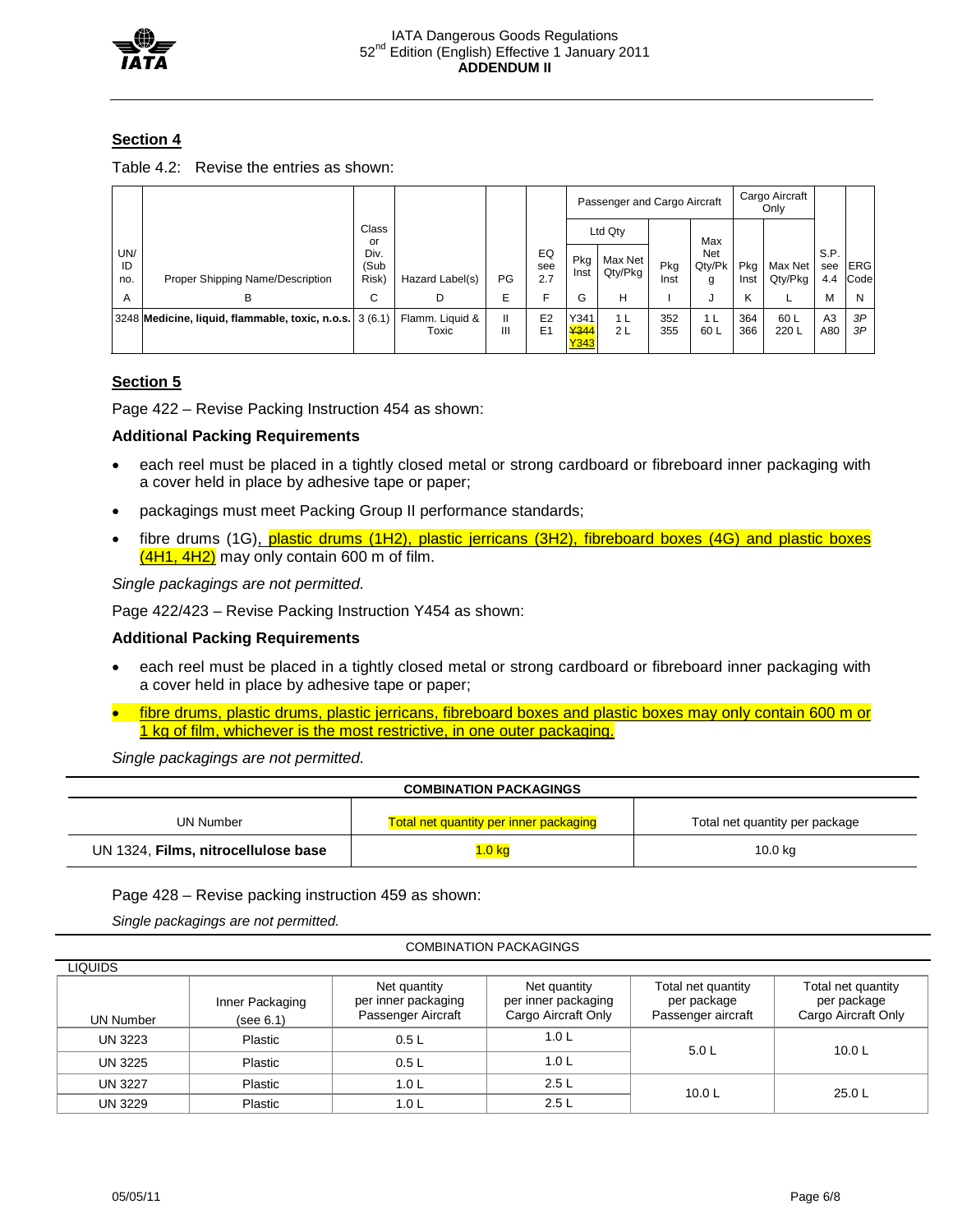

#### IATA Dangerous Goods Regulations 52<sup>nd</sup> Edition (English) Effective 1 January 2011 **ADDENDUM II**

| <b>SOLIDS</b> |                    |                     |               |          |         |  |
|---------------|--------------------|---------------------|---------------|----------|---------|--|
| UN 3224       | Plastic            | $0.5$ kg            | $1.0$ kg      |          | 10.0 kg |  |
|               | <b>Plastic bag</b> | <mark>0.5 kg</mark> | <u>1.0 kg</u> |          |         |  |
| UN 3226       | Plastic            | $0.5$ kg            | 1.0 kg        | $5.0$ kg |         |  |
|               | <b>Plastic bag</b> | <mark>0.5 kg</mark> | <u>1.0 kg</u> |          |         |  |
|               | Plastic            | 1.0 kg              | 2.5 kg        |          |         |  |
| UN 3228       | <b>Plastic bag</b> | <u>1.0 kg</u>       | <u>2.5 kg</u> |          |         |  |
| UN 3230       | Plastic            | 1.0 kg              | 2.5 kg        | 10.0 kg  | 25.0 kg |  |
|               | <b>Plastic bag</b> | <u>1.0 kg</u>       | 2.5 kg        |          |         |  |

Page 446 – Revise Packing Instruction 487 as shown:

#### **SINGLE PACKAGINGS**

| Type  | Drums      |                                     |                        |                        | Jerricans                                   |                        |         | Composites | Cvlinders                  |
|-------|------------|-------------------------------------|------------------------|------------------------|---------------------------------------------|------------------------|---------|------------|----------------------------|
| Desc. | Steel      | Aluminium                           | Plastic                | Other metal            | <b>Plastic</b><br><b>Steel</b><br>Aluminium |                        | Plastic |            |                            |
| Spec  | 1A2<br>1A1 | 1B <sub>2</sub><br>1 <sub>B</sub> 1 | 1H <sub>2</sub><br>1H1 | 1N <sub>2</sub><br>1N1 | 3A1<br>3A2                                  | 3B1<br>3B <sub>2</sub> | 3H1 3H2 | ΑIΙ        | As permitted<br>in 5.0.6.6 |

Page 446 – Revise Packing Instruction 488 as shown:

#### **SINGLE PACKAGINGS**

| Type  |            |                        | Drums                  |                               | Jerricans                     |            |         | Composites | Cylinders    |  |  |
|-------|------------|------------------------|------------------------|-------------------------------|-------------------------------|------------|---------|------------|--------------|--|--|
| Desc. | Steel      | Aluminium              | Plastic                | Other metal                   | Plastic<br>Steel<br>Aluminium |            | Plastic |            |              |  |  |
|       |            |                        |                        |                               |                               |            |         |            | As permitted |  |  |
| Spec  | 1A2<br>1A1 | 1B <sub>2</sub><br>1B1 | 1H <sub>2</sub><br>1H1 | 1N <sub>2</sub><br><b>1N1</b> | 3A1<br>$\overline{3A2}$       | 3B1<br>3B2 | 3H1 3H2 | Αll        | in 5.0.6.6   |  |  |

### **Section 10**

Page 665 – Revise 10.0.1.4 as follows:

### **10.0.1.4 Exceptions**

These Regulations do not apply to:

- (a) radioactive material implanted or incorporated into a person or live animal for diagnosis or treatment;
- (b) a person who has been subject to accidental or deliberate intake of or contamination from radioactive material and is to be transported for medical treatment, taking into account the necessary radiological protection measures with respect to other passengers and crew, subject to approval by the operator;

*Guidance material may be found on www.icao.int/anb/fls/dangerousgoods*

- (b<sup>c</sup>) radioactive material in consumer products which have received regulatory approval, following their sale to the end user;
- (ed) natural material and ores containing naturally occurring radionuclides, which are either in their natural state, or have only been processed for purposes other than for extraction of the radionuclides, and not intended to be processed for use of these radionuclides, provided the activity concentration of the material does not exceed 10 times the values specified in 10.3.2.1(b) or calculated in accordance with 10.3.2.2 to 10.3.2.5;
- $(d\mathbf{e})$  non-radioactive solid objects with radioactive substances present on any surfaces in quantities not in excess of the limit specified in the definition of contamination in 40.3.6Appendix A.

*Note:*